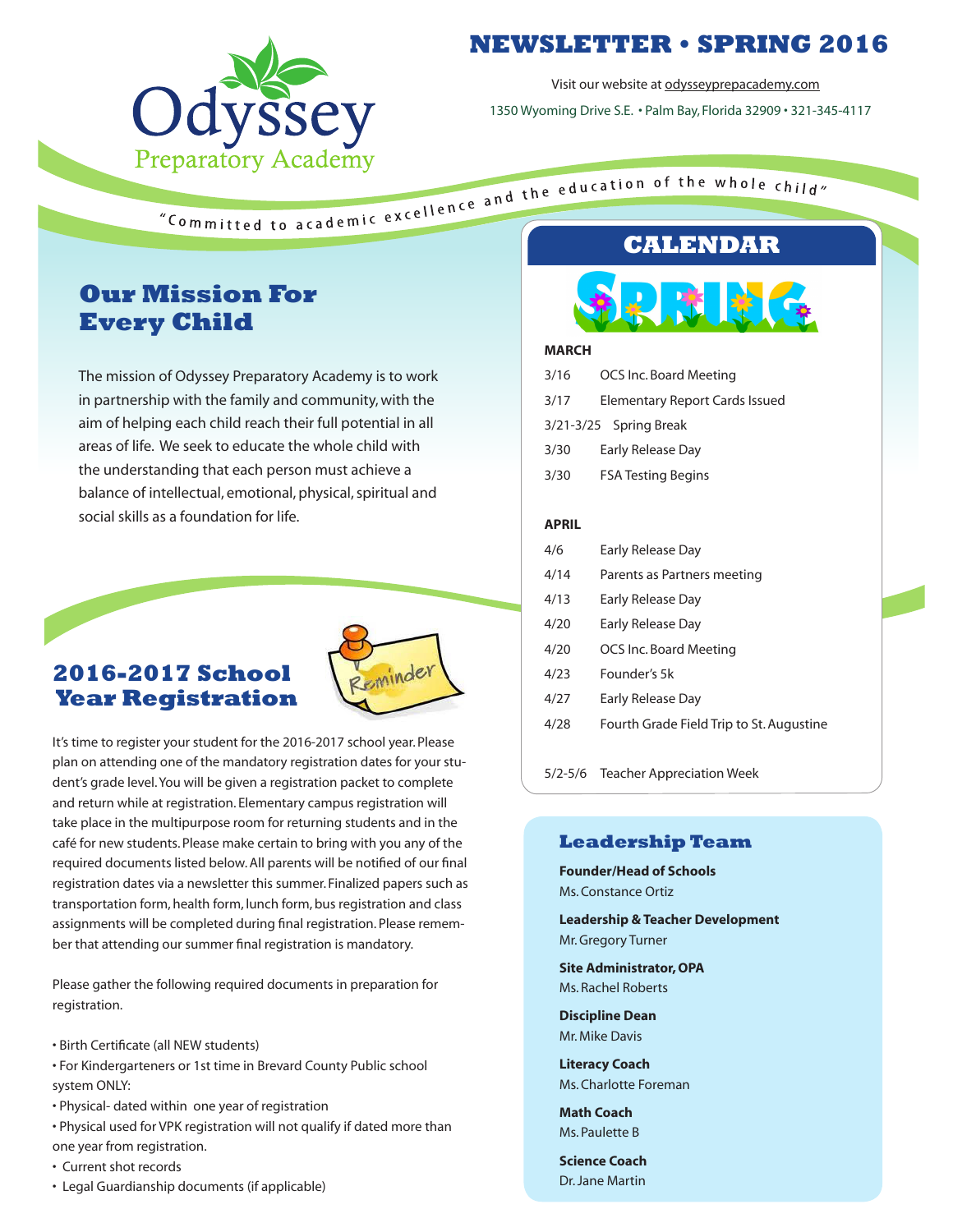## **Ways Parents Can Support Reading and Writing at Home**

#### **From Teachers College Reading and Writing Project**

1. Let your children see you read for pleasure. Share vocabulary, quotes, characters, and the story with them. Compare similarities and differences between your book and the books your children are reading.

2. Talk to your children about how your parents read to you or told you stories.

3. Let your children see you write for pleasure. Send family letters to relatives or friends. Let everyone in the family contribute a part or an illustration.

4. When you're riding in the car, tell your children a story about when you were little or tell them a story about something that happened at work that day. Leave off the ending and let them provide an ending.

5. Have your children select three things they want to include in a story. Make up a story that includes those three things. For example, the selections might be a princess, a race car, and an ice cream cone. The children will love helping you find clever ways to include three things in the story.

6. When you look up at the sun/moon or pass a landmark/building, take turns making up a story to go with them. At night, point out the face in the moon and make up a story about the "man in the moon". Follow up these storytelling events with a trip to the library to explore legends about people and places from our own country and others countries.

7. Try different ambiances for reading a story aloud or storytelling. If it's a scary story, tell it in the dark or read it with flashlights. If it's a story about when your child was little, bring out an old toy and hold it as you tell the story. Try themes in your family literacy events. This works naturally with holidays. Find books about the First Thanksgiving and read them aloud. Find pictures of the Thanksgiving holiday and make a collage. Explore foods that go with the Thanksgiving holiday. Make some of these foods and let everyone help read the recipe and prepare the foods. Trade stories about Thanksgiving.

8. Make a family book that is a collection of stories: favorite stories retold generation after generation or stories of family events (first visit by the tooth fairy). Any time that stories are recorded, younger children can dictate to an older family member.

9. Help your child find a place in your home that is his/her favorite reading spot. A place where he/she can read comfortably with little distraction. Put a basket of books near the spot. Include pens, crayons, pencils, erasers and paper in the basket to encourage writing too. Every now and then, put a "literacy gift" in their basket to discover and explore.

10. Read aloud daily to your child. Talk about the pictures. Make predictions about a story and see if they come true. Read aloud a chapterbook before bed.

11. Help your child notice people reading and the writing all around them. Watch other people read. Count all the people on a bus, in a library or café reading. Read signs posted all around you.

12. Visit bookstores and libraries with your child. Window shop as you

pass a bookstore, look at the books and imagine the storylines inside them. Then go in and see if your predictions came true.

13. Take books on trips with you. Read to your child on vacation or during a long wait at the doctor's office. Encourage the people you are visiting to read to your child aloud.

14. Leave notes for your child in his lunch box or school bag. Leave notes for him/her around the house. Ask your child to leave notes for you. Have your child create a to-do list. Have him/her turn it into a checklist to encourage self-monitoring.

15. Encourage friends and relatives to give books to your child as gifts. Markers, colored pencils, pads of paper make excellent birthday or holiday gifts.

16. Subscribe to a children's magazine and have the magazine sent directly to your child. Show interest when it arrives. "Show me your favorite article.""I love that picture of \_\_\_\_\_\_\_." Popular magazines include: Highlights, Click, Ranger Rick, Sports Illustrated for Students, and National Geographic Junior. Large bookstores have many magazines to choose from. Find your favorite magazine and take one of the subscription cards located inside it.

17. Play word games such as Scrabble Junior, Boggle, ABC Bingo, Word Concentration, etc. Tell jokes, riddles and limericks. See how many words rhyme with

18. Encourage your child to read aloud to younger siblings, cousins, neighbors, even stuffed animals.

19. Talk about your own childhood memories. Share your own favorite children's books and authors. Share your successes and struggles in school.

20. Encourage your child to imagine or share stories from pictures in magazines, newspapers or family photographs.

21. Listen to your child's retellings and expand them. Encourage them to add more detail. Say, "That would make an amazing story." Then, imagine the story together." Say, "You should write about that." Say, "The way you said that sounds like a poem." Then, encourage him/her to write it down as a poem.

22. Tell lots of family stories. Ask lots of questions when your child tells you a story. Ask them to identify the beginning, middle, and end or climax of the story.

23. Look back over your child's writings with them. Notice and praise the growth your child is making as a writer.

24. Encourage your child to bring their writer's notebook whenever they go on family outings. Whether it's to grandma's house, a soccer game or restaurant, there will be plenty to notice, wonder and write about.

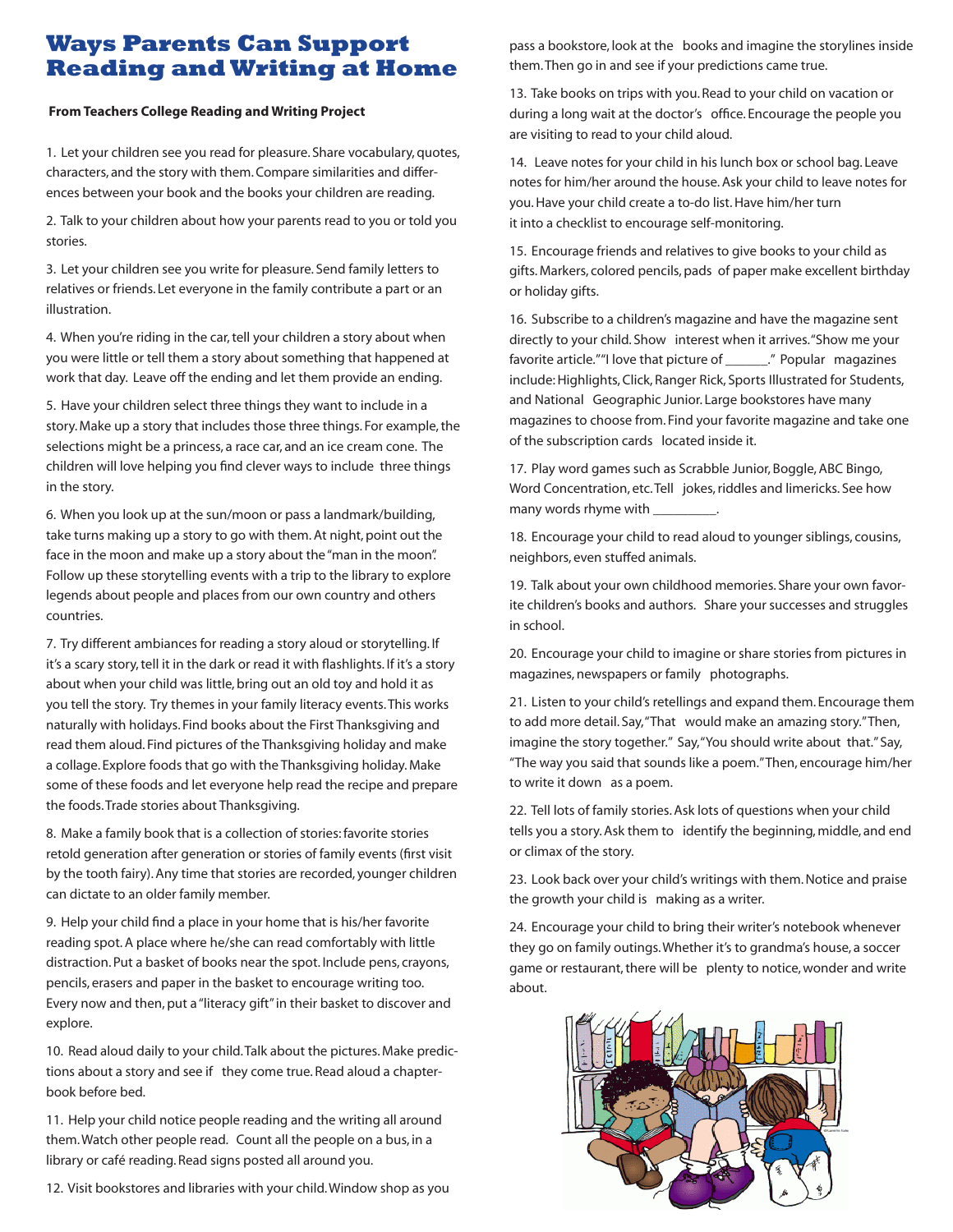# **OPA Facebook Page**

Please "like" our Facebook page as we will be keeping it updated throughout the school year with events that we have going on and it is a great way to keep up with what we have going on. Visit our website at www.odysseyprepacademy.com and look for the Facebook links.



## **Technology in Every Classroom**

Did you know that our students at OPA use technology daily? We have included both technology as a special activity (all students have computer lab time each wee) as well as an integral part of the classroom. Our classrooms are equipped with brand new desktop computers along with portable devices such as Lenovo Yoga and Surface Tablets. These all students to access web-based instructional materials, such as MyOn and Prodigy. Additionally, we are instructing students in typing skills—as these are much needed skills for 21st Century learning. Go Olympians!

## **Keep the Flu Away!**



#### **Student Health Tips from the OPA Clinic**

As you know it is flu season in Brevard County. To prevent the spread of the flu and other illnesses we encourage you to have a conversation with your children to let them know when it is appropriate to ask the teacher to go to the clinic. Here are some tips to help your family stay healthy this season:

Students should only come to the clinic if they feel sick or are injured in order to minimize their exposure to students who are ill. Each time your child visits the clinic a form is sent home describing their visit. Proper hand washing is the most basic tip – but also one of the most effective in keeping germs away. Wash hands with warm soapy water for at least 20 seconds, especially after using the bathroom or before you eat. In the classroom, we teach children to cough appropriately and wash their hands well. If your student has had a fever or is vomiting, they need to be kept out of school until they are symptom-free for 24 hours. Our front office staff are trained to assist injured students and administer medications. The clinic is available to take temperatures, give out ice packs and Band-Aids. We do not diagnose illnesses. If you have a concern that your child is sick or running a fever please keep them home and seek medical attention. We have a strict medication policy for the safety of our students on campus. Some reminders are listed below and the full policy is available in the front office.

# **Kindergarten Celebrates 101 Day of School**

Ms. Badurek and Ms. Geier's students recently celebrated the 101 Day of School!! They have counted each day, diligently, and prepared for a school-wide puppy parade. Each student created their own "float" and dressed in black and white to go with the



101 theme. This celebration has become a yearly tradition for our littlest ones, and a great way to get the school community engaged. Go Kindergarten!!

## **Second Grade News**

Second grade has really stepped up their efforts to get ready for 3rd grade. We started our second semester with a field trip to the Barrier Island Center. Despite getting soaked by rain, we learned several interesting facts about sea turtles and what we can do to protect them. After that, we really dug deep and have started doing more project-based learning. While learning about immigration, our students went back in time and researched their heritage. The results were fantastic! We saw just how diverse our class is. We even got to taste some yummy native foods! When learning about the economy, our students also got to do some shopping of their very own. They stocked up on school supplies and learned how to figure how what they could buy and how much change they would get back. We are looking forward to our next field trip to the bowling alley to learn about forces and motion. 2nd grade is working hard to finish off the year strong.